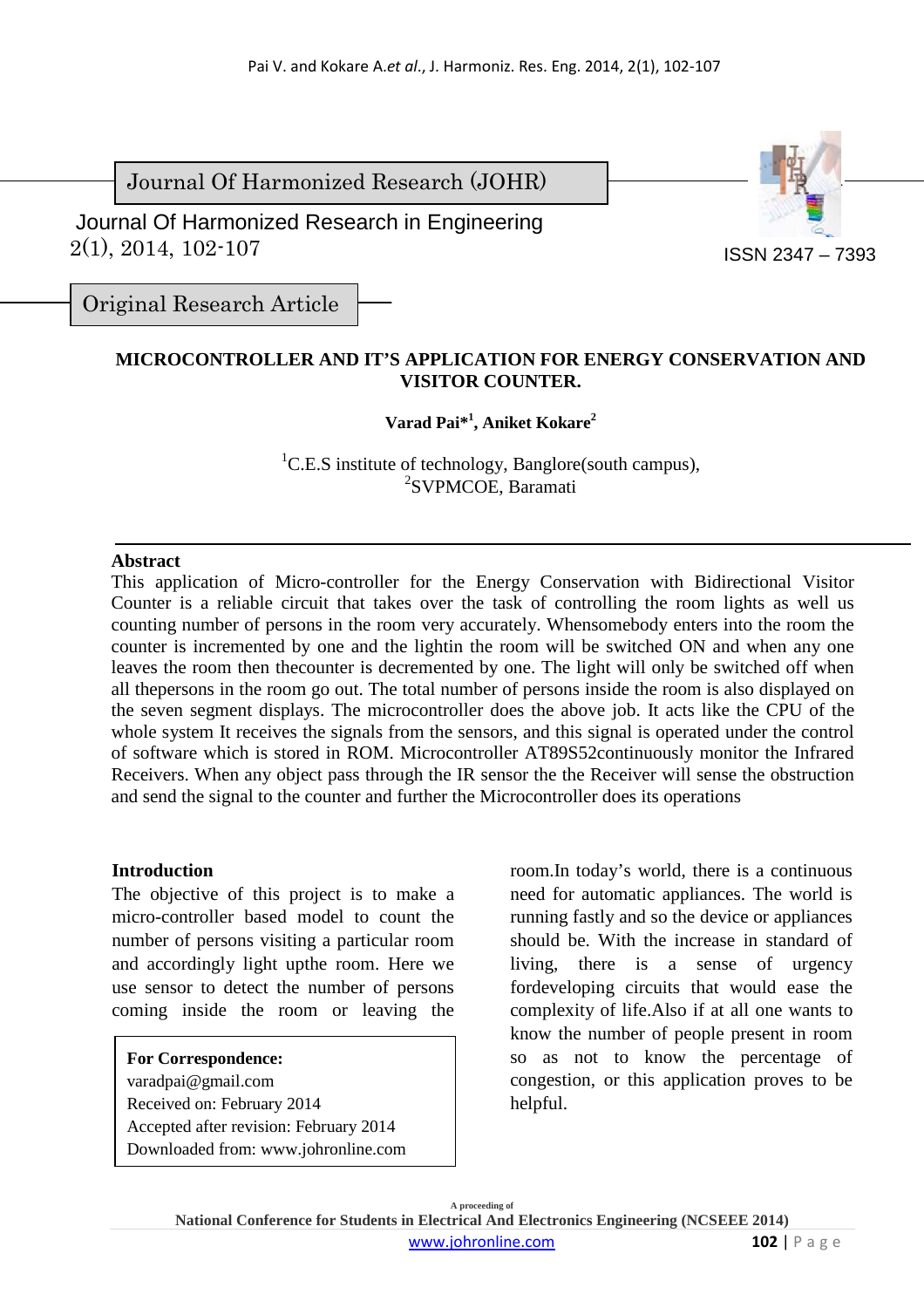

The above figure shows the block diagram for this micro-controller application. They mainly comprise of the Micro-controller, IR sensors, Relays, Seven segment display etc. They can be further elaborated as :-

#### **1. Power Supply:-**

Here we use  $+12V$  and  $+5V$  dc power supply. The main function of this block is to provide the required amount of voltage to essential circuits. +12V voltages is given to relay driver. To get the +5V dc power supply we have used here IC 7805, which provides the +5V dc regulated power supply. Also a transformer is used to step down a high voltage AC to a low voltage AC. The a rectifier is used to convert a AC into a DC. **2. Sensors:-**



In this system we use IR sensors to detect the number of people going inside or coming outside. It is placed on the doors of a room or a hall. There are two parts of the sensor-Transmitter and the Receiver. When the person goes through the sensor there is objection and the receiver sends the signal to the Timer.We have implemented the person counter module using 2 transmitters and 2 receivers.





We use th Infra-Red transmitters as IR LED is infrared whose beams are not visible to human eyes and they are not easily triggered by other sources in the environment. Transmitters used are IR LEDs. We have used an IR sensor which is an active low device. It means it gives low output when it receives the Infrared rays. So when the IR rays are interrupted by any person then microcontroller will receive a high pulse from the IR receiver.

### **Features:**

Photo detector and preamplifier in one package

Internal filter for PCM frequency

Improved shielding against electrical field disturbance

TTL and CMOS compatibility

Output active low

Low power consumption

High immunity against ambient light

**A proceeding of** 

**National Conference for Students in Electrical And Electronics Engineering (NCSEEE 2014)**  www.johronline.com **103** | P a g e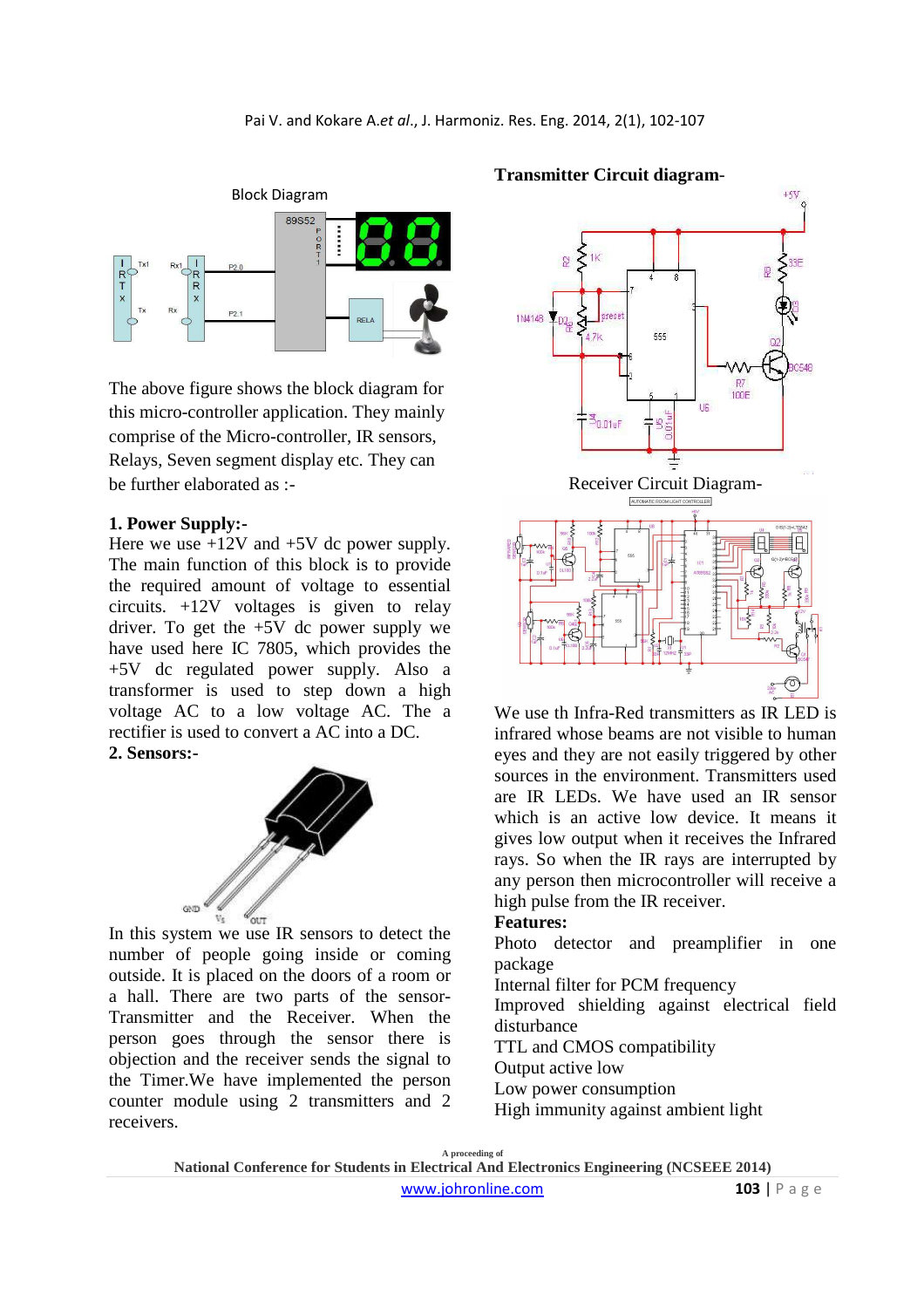Continuous data transmission possible (up to 2400 bps)

Suitable burst length .10 cycles/burst **IC555(Timer) :-** 



This IC is used to generate the pulses. The LM555 is a highly stable device for generating accurate time delays or oscillation. Additional terminals are provided for triggering or resetting if we want. In the time delay mode of operation, the time is precisely controlled byone external resistor and capacitor. The circuit may be triggered and can be reset on fallingwaveforms, and the output circuit can source or sink up to 200mA of current or drive TTL circuits.

### **4. AT89S52 Microcontroller:-**

It is a low-power, high performance CMOS 8 bit micro-controller with 8KB of Flash Programmable and Erasable Read Only Memory i.e. (PEROM). The device is manufactured using Atmel's High-Density nonvolatile memory technology and is this micro-controller is compatible with the MCS-51instruction set and pin out. The on-chip Flash allows the program memory to be reprogrammed in-system or by a conventional nonvolatile memory programmer. By combining a versatile 8-bit CPU with Flash on a monolithic chip, the Atmel AT89S52 is a powerful Microcontroller, which provides a highly flexible and cost effective solution so many embedded control applications.The AT89S52 provides some of the following special standard features like- Watchdog timer, two data pointers, three 16 bittimer/counters, a six-vector two-level interrupt architecture, a full duplex serialPort, on-chip oscillator, and clock circuitry. In addition, the AT89S52 is designedwith static logic for operation down to zero frequency and supports two softwareselectable power saving modes. The Idle Mode stops the CPU while allowing theRAM, timer/counters, serial port, and interrupt system to continue functioning. ThePower-down mode saves the RAM contents but it freezes the oscillator which disables allother chip functions until the next interrupt or hardware is reset. FEATURES: 8 KB Reprogrammable flash. 32 Programmable I/O lines. 16 bit Timer/Counter—3. 8 Interrupt sources. Power range:  $4V - 5.5V$ Endurance : 1000 Writes / Erase cycles Fully static operation: 0 Hz to 33 MHz Three level program memory lock Power off flag Full duplex UART serial channel Low power idle and power down modes Interrupt recovery from power down modes 256 KB internal RAM

Dual data pointer

## **Relay Driver Circuit:-**

This block has the potential to drive the various controlled devices. In this block mainly we are using the transistor and the relays. One relay driver circuit we are using to control the light.



We have used 12 volt relay. As the microcontroller can not turn on relay directly, we need to use a Relay Driver circuit. This circuit consists of a transistor. This transistor is used to turn on relay through microcontroller. We have used a SPDT relay which stands for Single Pole Double Throw relay. In this project we have provided 2 pin connector as a output of Relay. One of these 2

**A proceeding of National Conference for Students in Electrical And Electronics Engineering (NCSEEE 2014)**  www.johronline.com **104** | P a g e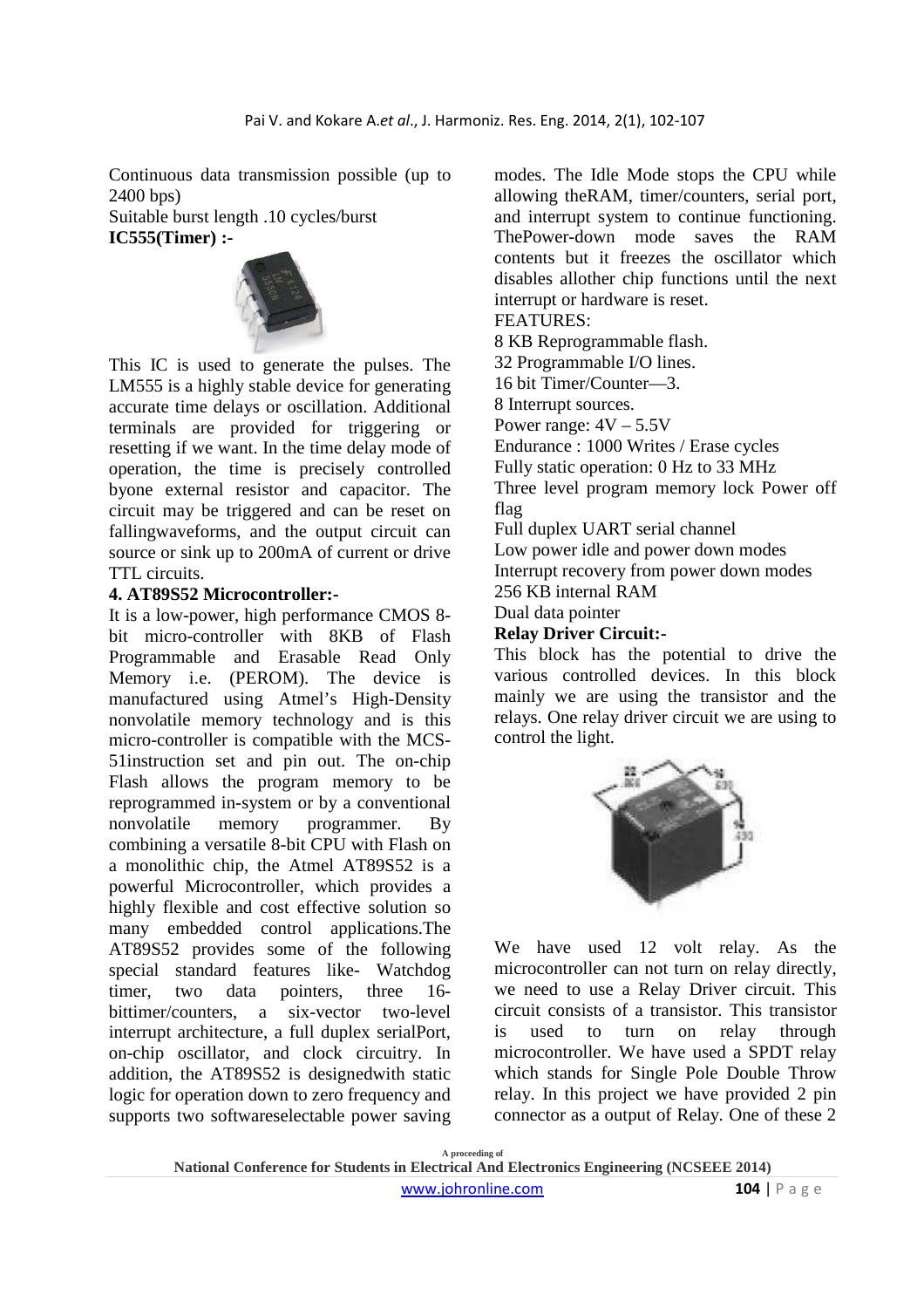pins is connected to the normally open terminal of the relay which is also known as NO contact.Output signal from AT89S52 is given to the base of the transistor, which further energizes the particular relay. It then controls the flow of charge to the the load that is tube-lights and fans etc. Because of this,appropriate device is selected and it does all its allotted function.

### **6. Voltage Regulator:-**

The three-terminal positive regulatorare available in the TO-220/D-PAK package and with several fixed outputvoltages, making them useful in a wide range of applications.



Each type employsinternal current limiting, thermal shut down and safe operating area protection,making it essentially indestructible. If adequate heat sinking is provided, they candeliver over 1A output current. Although designed primarily as fixed voltageregulators, these devices can be used with external components to obtain adjustablevoltages and currents.

Features:

Output Current up to 1A

Output Voltages of 5, 6, 8, 9, 10, 12, 15, 18, 24V

Thermal Overload Protection

Short Circuit Protection

Output Transistor Safe Operating Area Protection

#### **7.LTS 542 (7-Segment Display)**

The LTS 542 is a 0.52 inch digit height single digit seven-segment display.This device utilizes Hi-eff. Red LED chips, which are made from GaAsP on GaPsubstrate, and has a red face and red segment.Themicrocontroller sends the number of person count to the seven segment display, so that the person operating should read and come to the number of persons inside the room.



Features: Common Anode 0.52 Inch Digit Height Continuous Uniform Segments Low power Requirement Excellent Characters Appearance High Brightness & High Contrast Wide Viewing Angle



**National Conference for Students in Electrical And Electronics Engineering (NCSEEE 2014)**  www.johronline.com **105** | P a g e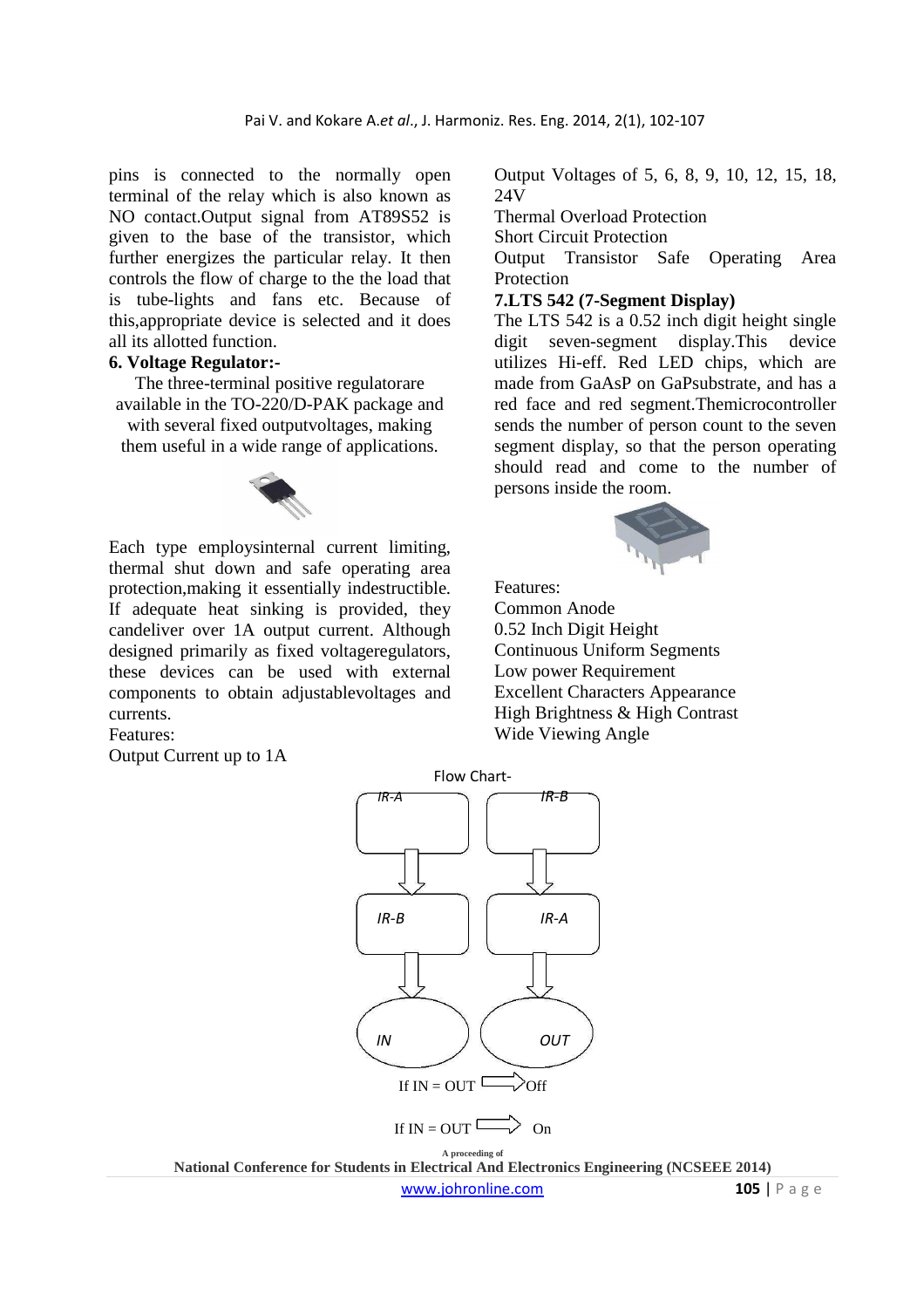The above flow chart describes the working of this Application of Micro-Controlller. The 2 sensors are to be put at the entrance. When the A<sup>th</sup> IR sensor is interrupted the Microcontroller will look for the  $B<sup>th</sup>IR$  sensor. That is if Ath sensor is interrupted  $1<sup>st</sup>$  and then the Bth sensor then it is said that the person is going inside. And vice-a-versa. Now the counter will send the pulse to the microcontroller. Further the micro-controller will send the signal to the relay.

The 2 sensors A and B are used for the purpose of getting the direction. If the sequence IR-A – IR-B will give the number of persons going inside. And the sequence IR-B – IR-A will give the the number of persons coming outside. The number of interrupts in the IR sensor will give the number of persons passing through.The receiver of the IR sensor will give the pulse to the counter. And then the micro-controller will give the signals to the relay.

Survey in our College Building

|              | Fan(60)<br>W) |            | Tubelight(40W) |            | <b>Energy</b><br>Lost |
|--------------|---------------|------------|----------------|------------|-----------------------|
| <b>Floor</b> | ON            | <b>OFF</b> | ON             | <b>OFF</b> | $(kW-Hr)$             |
| Ground       | 7             | 9          | 7              | 15         | 0.700                 |
| First        | 5             | 12         | 8              | 13         | 0.620                 |
| Second       | 8             | 35         | 8              | 32         | 0.800                 |

We did one survey in one of our buildings of our college. We checked the total number of tubelights and fans that were still on during the two breaks:- 1-Short break(15 minutes) & 2- Long break(45 minutes) i.e. total of 1 hour. And we got the above result. Now taking approximately Rs 10 /unit, everyday there was loss of Rs 21.2 which is just for one building. When we consider other all the buildings in our campus, the financial loss will be considerably high. And even more will be the monthly and annual loss.

Hence by implementing this project we can save about Rs 636 every month for a single building. And when we will implement this in the whole campus, the saving will be considerably large, both in financial and also there will be appreciable Conservation of Energy.

Applications:-

This project can be used in various rooms like seminar hall, conference hall where the capacity of room is limited and should not be exceeded. Project will display actual number of persons inside the room.

Automatic Room light Controller with Visitor Countercan be used in class rooms, study rooms and library in colleges.

This project can also be used in our home because as many times it happens that we come out of our bedroom or hall or kitchen and we forgot to turn off the lights.

This project can be used in Cinema halls, multiplex, malls as well as in temples to count the number of person entering inside. So that these places should not get over crowded to avoid congestion. We can fix the limit of people going inside. And once the count is shown we will stop people from entering to avoid any troubles or even mishaps.

Advantages:

Energy Conservation is the most prime advantage of this project. It saves large amount of energy and alos it saves our money.

Human efforts to count the number of person is eliminated. It automatically counts the number of people inside a particular room or hall.

It can be used in schools and colleges for the purpose of attendance.

Future Development:

Voice Alarm System can be added withinstalled to indicate that "the room is full and no one can enter further".

**A proceeding of** 

**National Conference for Students in Electrical And Electronics Engineering (NCSEEE 2014)**